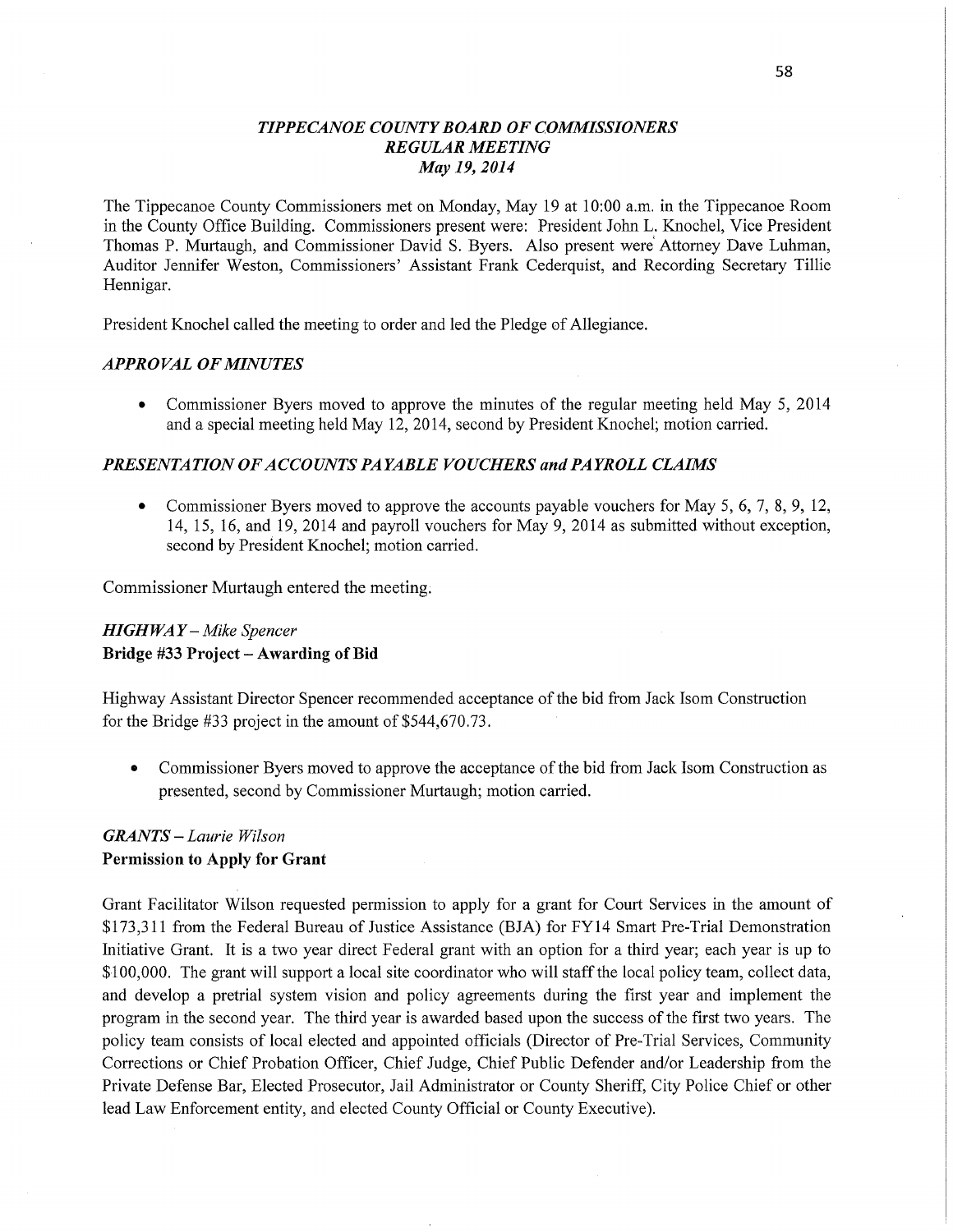President Knochel asked the significance of direct Federal grant. Ms. Wilson stated it doesn't go through the State; it comes to the County directly from the Federal Government.

**0** Commissioner Murtaugh moved to approve permission to apply for the Court Services gran<sup>t</sup> from the BIA as presented, second by Commissioner Byers; motion carried.

Grant Facilitator Wilson requested permission to apply for a grant for the Clerk in the amount of \$5,000 from the Indiana State Historic Records Advisory Board for Archival Assessment and Digitization Grant. The grant requires a \$5,000 match. The grant will go towards preserving records for the Clerk's **office.** 

• Commissioner Murtaugh moved to approve permission to apply for the grant for the Clerk's office **from** the Indiana State Historic Records Advisory Board as presented, second by Commissioner Byers; motion carried.

### *YOUTH* SER *VICES/CARY HOME* FOR *CHILDREN* — *Rebecca Humphrey*

**Memorandum** of **Agreement** for **Truancy Mediation with Greater Lafayette** Area **Special Services (GLASS)** 

**Memorandum** of **Agreement** for **Truancy Mediation with Lafayette** School **Corporation Memorandum** of **Agreement** for **Truancy Mediation** with **Tippecanoe** School **Corporation Memorandum** of **Agreement** for **Truancy Mediation** with **West Lafayette School Corporation** 

Cary Home Director Humphrey presented a Memorandum of Agreement (MOA) with each of the four local school corporations for their contributions to the Truancy Mediation program. The annual reques<sup>t</sup> will apply to the 2014-2015 academic year. Commissioner Byers asked why Central Catholic (CC) doesn't participate in the Truancy Mediation program. Director Humphrey said CC must handle their truancy issues internally; they don't refer students to the program.

*0* Commissioner Murtaugh moved to approve the MOA with Greater Lafayette Area Special Services, Lafayette School Corporation, Tippecanoe School Corporation, and West Lafayette School Corporation as presented, second by Commissioner Byers; motion carried.

# *HEAL* TH *DEPARTMENT* **—** Craig Rich/ Shirley **Mennen Sponsorship Agreement** for **American Cancer Society's** Paint the **Town Purple**

Commissioner Byers congratulated Craig Rich as the newly appointed Health Department Director, replacing Ron Cripe. Human Resources Director Mennen said the Health Department sponsored the American Cancer Society's Paint the Town Purple event last year and she asked Director Rich and the Health Department to sponsor the event again this year. Director Mennen will chair the committee. Beginning May  $31<sup>st</sup>$ , purple ribbons will be added around the Courthouse, the County Office Building, and other areas all over town to raise awareness of cancer and the fight against cancer.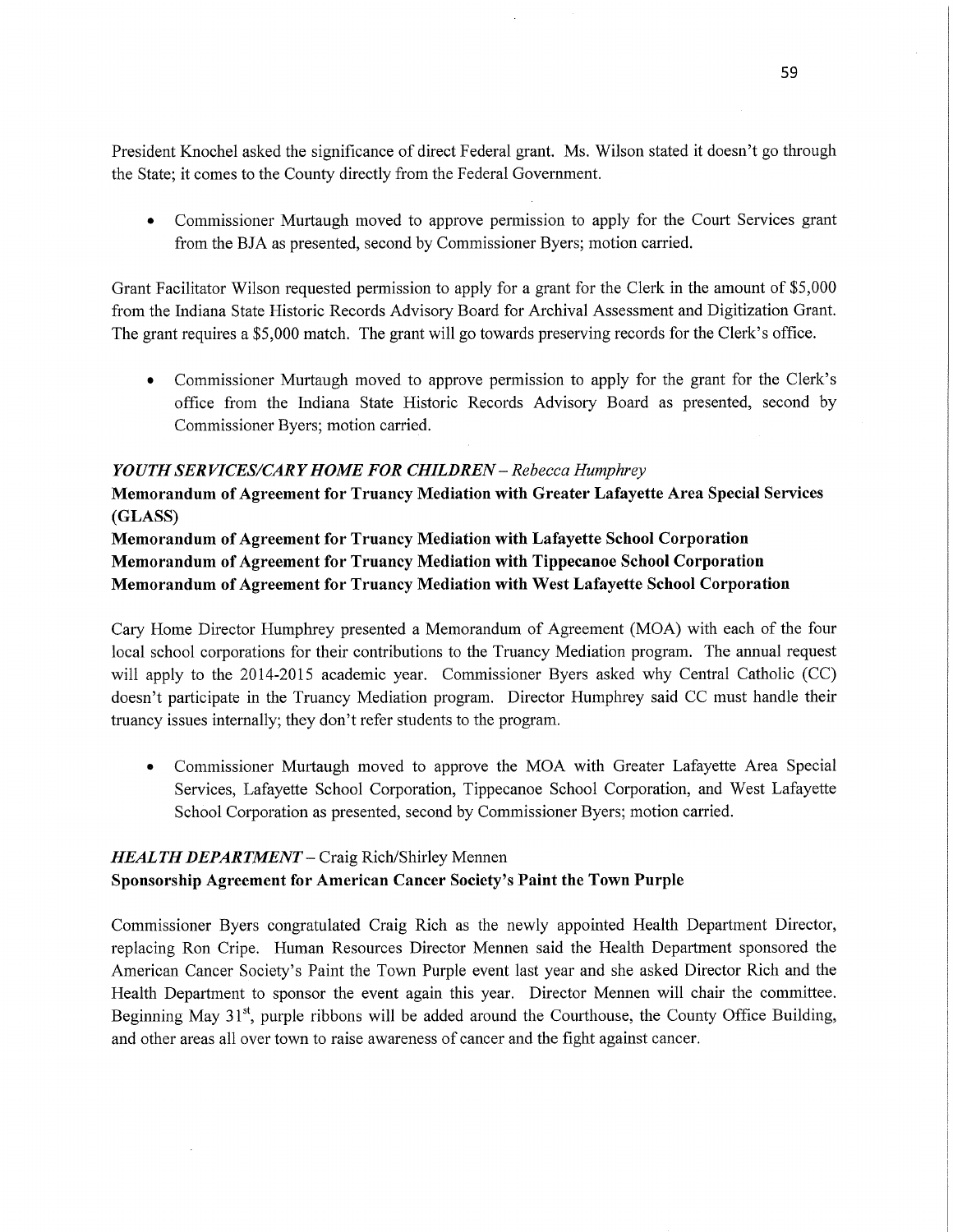Director Rich said it is a worthy cause, the Health Department has sponsored the event in the past and they are more than willing to step forward to sponsor. Director Mennen said Relay for Life is on June 20, beginning at 7:00 pm. and ending at 7:00 am. on June 21. Tippecanoe County has a team, normally called the County Cruisers. This year, they will be referred to as the Super Cruisers because the theme is Super Heroes. Director Mennen encouraged everyone to Sign up on the team or sponsor someone who is on the team. Cancer survivors are asked to sign up as well.

Commissioner Murtaugh moved to approve the Sponsorship Agreement for the American Cancer Society's Paint the Town Purple as presented, second by Commissioner Byers; motion carried.

# *BUILDING COMMISSON —* Ken *Brown*  **Unsafe Structure — 6973 Main Street, West** Point, IN

Deputy Building Commissioner Mike Wolf presented a set of pictures of an unsafe structure located at 6973 Main Street in West Point, **Indiana.** The structure consists of two buildings on one property, owned by Candice Sims. The investigation began on July 6, 2011 at which time it was borderline unsafe. A letter was sent to Ms. Sims to which she replied she could not afford to improve or tear down the structures. Recently, new complaints were received. The property was reinvestigated on **April** 10, 2014 and had deteriorated substantially since 2011. Deputy Wolf explained the house faces Main Street and the side is on 700W; the main street passing through West Point. The photos indicate the foundation has been undermined by rodents, there are holes in the roof with the ceiling falling in, the walls are decayed with large holes in the interior walls, and the side door is open. A detached garage is open to the public and like the house, the foundation is deteriorating and rodents have access. Due to the location of the structure, it is highly important to move forward to demolish the house for public safety. Deputy Wolf asked Attorney Luhman to prepare a letter inviting Ms. **Sims** to the next meeting.

Attorney Luhman said it appears the Building Commission has exhausted the informal tools and a public hearing should be set. In order to provide 30 days' notice, the public hearing was set for the first Commissioner's meeting in July.

**0** Commissioner Murtaugh moved to approve setting <sup>a</sup>public hearing on July 7, 2014 for the unsafe structure at 6973 Main Street in West Point, Indiana, second by Commissioner Byers; motion carried.

### *SERVICE ANIIKAL POLICY* **—** *Frank Cederquist*

Commissioners' Assistant Cederquist presented a Service Animal Policy saying the Service Animal Policy is an ADA requirement and will apply to all County facilities. Currently, there is not <sup>a</sup>policy for service animals in Tippecanoe County.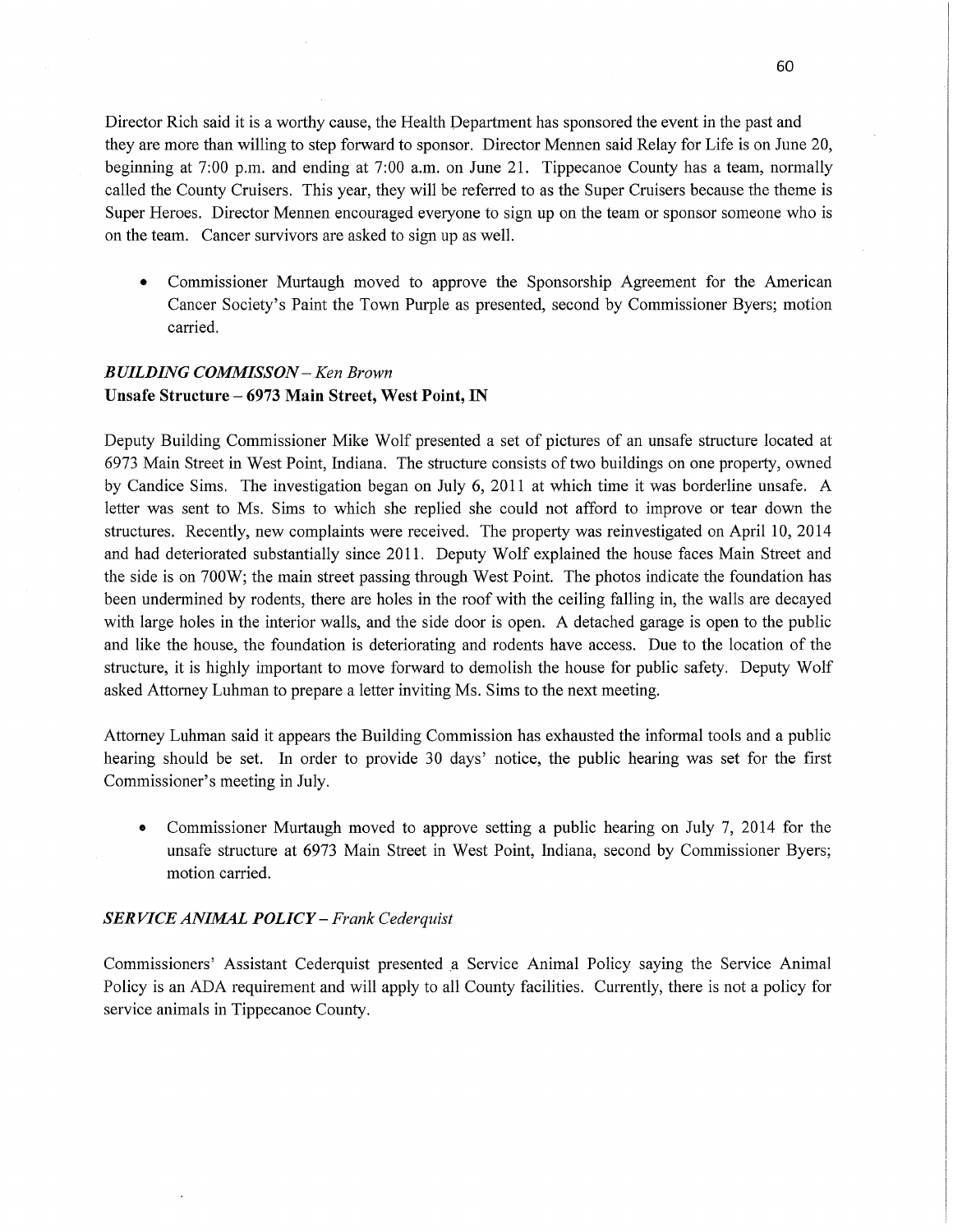#### Tippecanoe County's Policy on Service Animals

**Tippecanoe** County complies with the Americans with Dlsabllltles Act (ADA) and **Section** 504 of the Rehabilitation Act of 1973 (Section 504). Under the ADA, businesses and organizations that serve the **public must** allow people with **disabilities** to bring thelr service anlmals Into all **areas**  of their **facilltles** where members of the **public** are normally allowed to go. Among other things, the ADA and Section 504 requlre the County to make reasonable **modifications** to Its **policies, practices,** or **procedures** to **permit** the use of **a Service** Animal by members of the public, faculty, **staff** or visitor wlth *a* disability.

#### **Deflnltlon** of **Service** Animal

The ADA defines *a* Service Animal as "any dog **that** Is Individually trained to do work or perform **tasks** for the benefit of an lndlvldual with **a** disability, Including *a* physical, sensory, psychiatric, lnteHectual, or other **mental** disability." lmportantly, other specles of anlmals, whether wild or domestic, tralned or untralned, are not Service Anlmals for the purpose of the ADA. However, the County wlll make **reasonable** modifications for **a** miniature horse that has been **Individually**  trained to do work or perform tasks for the benefit of the Individual with **a** disability.

When assessing whether **a** dog Is **a Service** Animal, the dog must be trained to do work or perform tasks that are directly **related** to the lndlvldual's disability *-* such as guiding people who are **blind; aiertlng** people who are **deaf; pulling wheelchairs; alerting** and protecting <sup>a</sup>person experiencing **a seizure;** remlndlng **<sup>a</sup>**person with mental Illness to take prescribed medicatlons; **calming** *<sup>a</sup>*person with Post Traumatic **Stress Disorder** (PTSD) during an anxiety **attack** or **performlng** other **spe'clal** tasks. Servlce anlmals are working anlmals, not pets.

The **crlme deterrent effects** of **a** dog's presence and the provlslon of emotional support, wellbelng, comfort, or **companionship** do not **constitute** work or tasks for purposes of determlnlng if a dog Is a Service Animal under thls policy.

#### **Verlflcatlon** of **Service Animal**

The County will not ask about the nature or extent of an Individual's dlsablllty. However, when it Is not readily **apparent that** the dog **Identified** by the Individual with **a** dlsabillty ls trained to do work or perform **tasks** for him or her, the **staff** of Tlppecanoe County may ask the Individual with the disability if the dog ls required **because** of **a** disability and what work or task the dog has been **trained** to perform. However, the County wlll not require documentation, such as proof **that** the dog has been certified, trained, or licensed as **a** Service Anlmal.

#### **Care** and **Supervision** of **Service** Animal .

The **Individual** with the dlsabillty using **a Service** Animal ls responslble for the **care** or supervision of *a* **Service** Animal. The Service Animal must be under the control of the individual at all times and must have **a** harness, leash, or other tether. If the use of *a* harness, leash, or other tether would Interfere with the **performance** of the Work or tasks performed by the Service Animal or ls **impractical because** of an lndlvidual's dlsablllty, *a* harness, leash, or other tether may not be required. However, In that **case,** the individual must be able to control the Service Animal by other **effective** means **such** as voice **controls** or signals.

 $\mathbf{1}$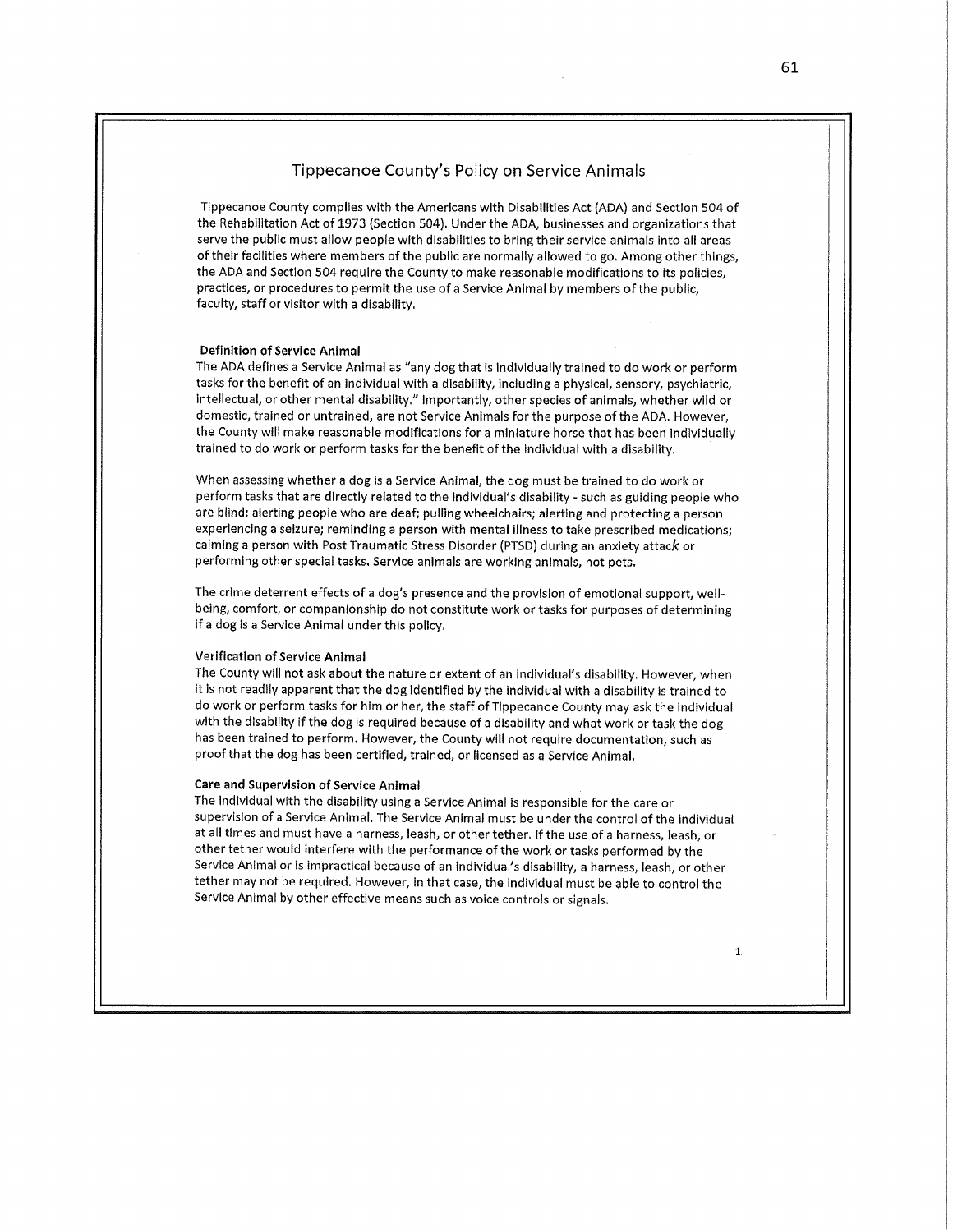|                      | Tippecanoe County's Policy on Service Animals                                                                                                                                                    |
|----------------------|--------------------------------------------------------------------------------------------------------------------------------------------------------------------------------------------------|
|                      |                                                                                                                                                                                                  |
|                      |                                                                                                                                                                                                  |
|                      | A Service Animal is generally permitted to accompany the individual with a disability to County                                                                                                  |
|                      | facilities where members of the public, staff, and faculty are allowed to go. However, the<br>County may ask the individual with a disability to remove a Service Animal from any of its         |
|                      | facilities if: (1) the Service Animal is out of control and the individual with a disability does not                                                                                            |
|                      | take effective action to control it; or (2) the Service Animal is not housebroken. The County may                                                                                                |
|                      | also ask the individual with a disability to remove a Service Animal from any of its facilities if the                                                                                           |
|                      | use or presence of the Service Animal poses a direct threat to the health or safety of others or if                                                                                              |
|                      | the animal's behavior, such as barking, is unreasonably disruptive to the other participants                                                                                                     |
| within the facility. |                                                                                                                                                                                                  |
|                      | The County may impose legitimate safety requirements on the use or presence of a Service                                                                                                         |
|                      | Animal that are necessary for safe operation of its facilities. There are some facilities that are                                                                                               |
|                      | not safe for use or presence of Service Animals and from which the County may exclude Service                                                                                                    |
|                      | Animals on a case-by-case basis based on actual risks.                                                                                                                                           |
|                      |                                                                                                                                                                                                  |
|                      | The individual with a disability must abide by current city, county, and state                                                                                                                   |
|                      | ordinances/laws/regulations pertaining to licensing, vaccination, and other requirements for<br>animals (It is the individual's responsibility to know and understand these ordinances, laws and |
| regulations).        |                                                                                                                                                                                                  |
|                      |                                                                                                                                                                                                  |
|                      | The individual with a disability is responsible to clean up after and properly dispose of the                                                                                                    |
|                      | Service Animal's feces in a safe and sanitary manner.                                                                                                                                            |
|                      |                                                                                                                                                                                                  |
|                      | The County will not ask for or require an individual with a disability to pay a surcharge or to<br>comply with other requirements generally not applicable to people without pets. However, an   |
|                      | individual with a disability may be charged any damage caused by his or her Service Animal.                                                                                                      |
|                      |                                                                                                                                                                                                  |
|                      | Requesting a Reasonable Modification                                                                                                                                                             |
|                      | Anyone wishing to utilize a Service Animal at County facilities and County sponsored activities                                                                                                  |
| should contact:      |                                                                                                                                                                                                  |
| Frank Cederguist     |                                                                                                                                                                                                  |
|                      | Tippecanoe County ADA Coordinator                                                                                                                                                                |
|                      | <b>Tippecanoe County Office Building</b>                                                                                                                                                         |
| 20 North 3rd Street  |                                                                                                                                                                                                  |
| Lafayette, IN 47901  |                                                                                                                                                                                                  |
| Ph: (765)-423-9772   |                                                                                                                                                                                                  |
| Fax: (765) 423-9196  |                                                                                                                                                                                                  |
|                      | fcederquist@tippecanoe.in.gov                                                                                                                                                                    |
|                      |                                                                                                                                                                                                  |
|                      |                                                                                                                                                                                                  |
|                      |                                                                                                                                                                                                  |
|                      |                                                                                                                                                                                                  |
|                      | $\overline{a}$                                                                                                                                                                                   |
|                      |                                                                                                                                                                                                  |
|                      |                                                                                                                                                                                                  |
|                      |                                                                                                                                                                                                  |

**0** Commissioner Murtaugh moved **to** approve **the** Tippecanoe County Service Animal Policy **as**  presented, second **by** Commissioner Byers; motion carried.

# *UNFINISHED/NEW BUSINESS*

Auditor Weston asked the Commissioners to make a salary recommendation for the 2015 budget at the June **2,** 2014 meeting. Salary Statements **are due for** presentation **to the** Commissioners **by** July **7,** 2014. A cost estimate **per 1%** increment raise **is** around \$325,000.